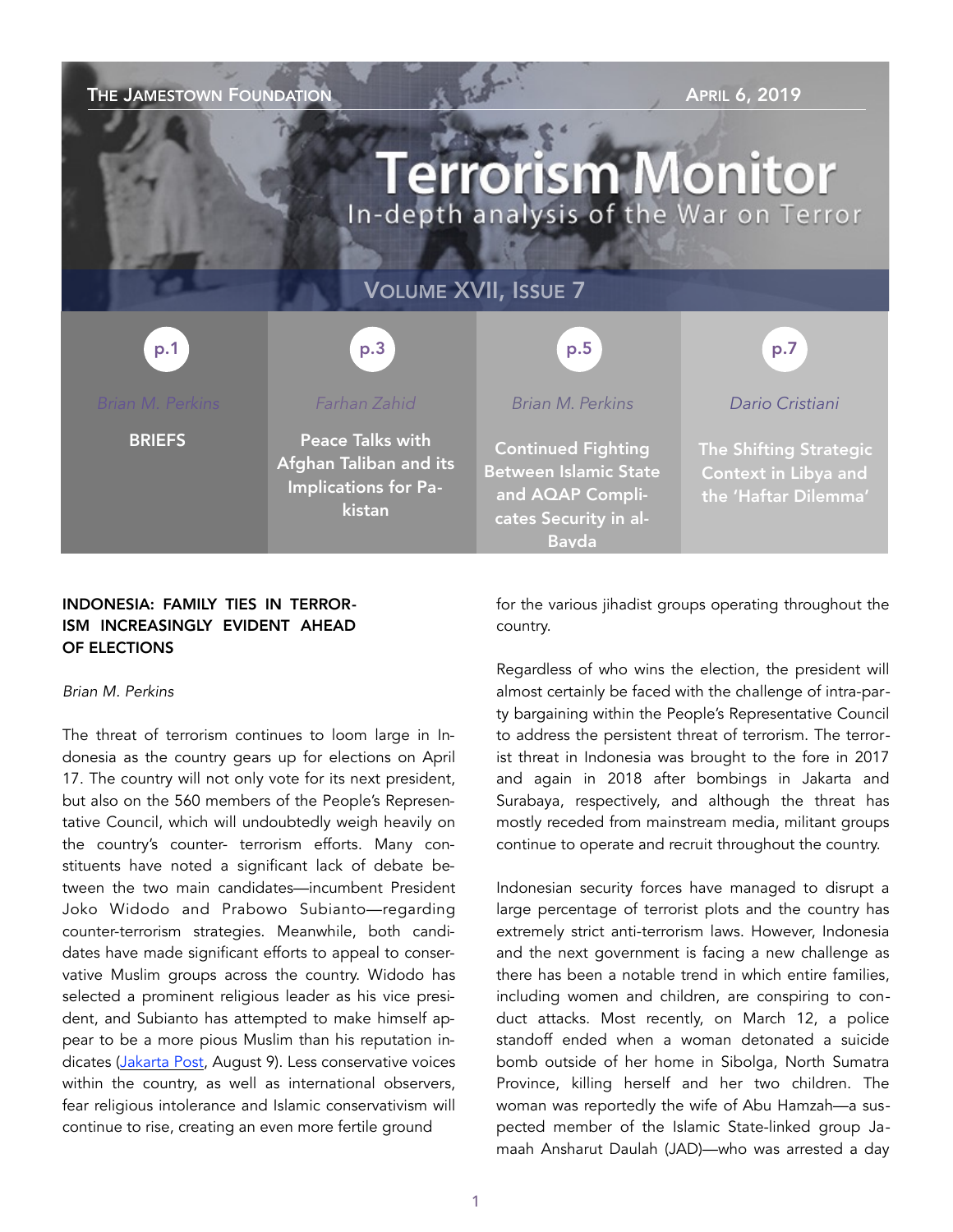prior to the bombing ([Straits Times](https://www.straitstimes.com/asia/se-asia/woman-be), March 13). Indonesian authorities later arrested seven other suspected members, including two women, that are allegedly linked to the bomber. Previous attacks have also highlighted familial links among militants in Indonesia, including the bombing of the Surabaya Center Pentecostal Church.

The involvement of entire families in terrorist groups presents several challenges, not only from a preventative perspective, but also from a post-attack perspective. Indonesian authorities will likely be forced to broaden the scope of their investigations and surveillance efforts to account for the increased involvement of women and children and will likely closely monitor the family members of arrested suspects to prevent would be revenge attacks by children or women, like Abu Hamzah's wife, who have allegedly been trained as suicide bombers. Another significant challenge is the question of what to do with the women and children left behind when the adult male member of the family is arrested or dies during an attack. Given Indonesia's strict anti-terrorism laws and legislation that allows authorities to arrest anyone with suspected links to a banned terrorist organization, such as JAD, it is likely that many family members, regardless of actual involvement, will end up in the country's prison system, which is already overburdened and becoming a hotbed for radicalization. The country's countering violent extremism strategies will need to be adjusted to account for this growing trend, focusing not only on military-age males or those currently in prison, but instead starting earlier, with a focus on entire family units as well as family members left behind. The results of the upcoming election will undoubtedly have an effect on anti-terrorism legislation as well as the overall political and religious climate.

*Brian M. Perkins is the Editor of Terrorism Monitor* 

## MOZAMBIQUE: ANSAR AL-SUNNA ATTACK ON FOREIGN WORKERS RAISES CONCERNS OF GROWING INSURGENCY

### *Brian M. Perkins*

The little-known but ongoing insurgency in Mozambique's Cabo Delgado province shows no signs of abating after intensifying nearly 17 months ago. The group responsible, Ansar al-Sunna, has conducted countless attacks on civilian villagers and security forces throughout Cabo Delgado in the past year [\(Terrorism Monitor,](https://jamestown.org/program/ansar-al-sunna-a-new-militant-islamist-group-emerges-in-mozambique/) June 14, 2018). The province, despite being one of the poorest in the country, is quickly becoming one of the most important regions for the Mozambican economy due to the discovery of significant oil reserves. Projects to tap those reserves are set to increase significantly in the coming months.

Ansar al-Sunna has perplexed international analysts as well as the Mozambican government and security forces due to its extreme violence and the lack of public claims for its operations. Local authorities have made contradictory statements regarding the nature of the group, with some officials referring to the attackers as mere criminals and others referring to them as jihadists ([Club](https://clubofmozambique.com/news/no-attacks-in-cabo-delgado-just-crimes-say-police-mozambique/)  [of Mozambique,](https://clubofmozambique.com/news/no-attacks-in-cabo-delgado-just-crimes-say-police-mozambique/) April 25, 2018). Despite the lack of adequate reporting in the region and the lack of public claims or propaganda, it is likely that the group is an amalgamation of local smugglers and individuals radicalized both locally and through networks in Tanzania.

The majority of the group's attacks have included nighttime raids of villages—where the group has razed homes and beheaded villagers—and unsophisticated ambushes on unsuspecting security forces. The death toll over the past year is estimated to have reached well into the hundreds and recent attacks might indicate the beginning of a worrisome new trend. Ansar al-Sunna conducted two rare daylight attacks and its first on foreign workers in February. The first attack targeted a convoy of workers from U.S.-based Anadarko Petroleum just miles from the company's facility on the Afungi Peninsula, and six workers were injured. The second attack targeted the Portuguese construction firm, Gabriel Couto, resulting in the beheading of one employee ([Club of Mozambique,](https://clubofmozambique.com/news/aim-report-attack-against-) February 23).

The group's ascendance has directly coincided with increasing oil exploration. The shift of targets from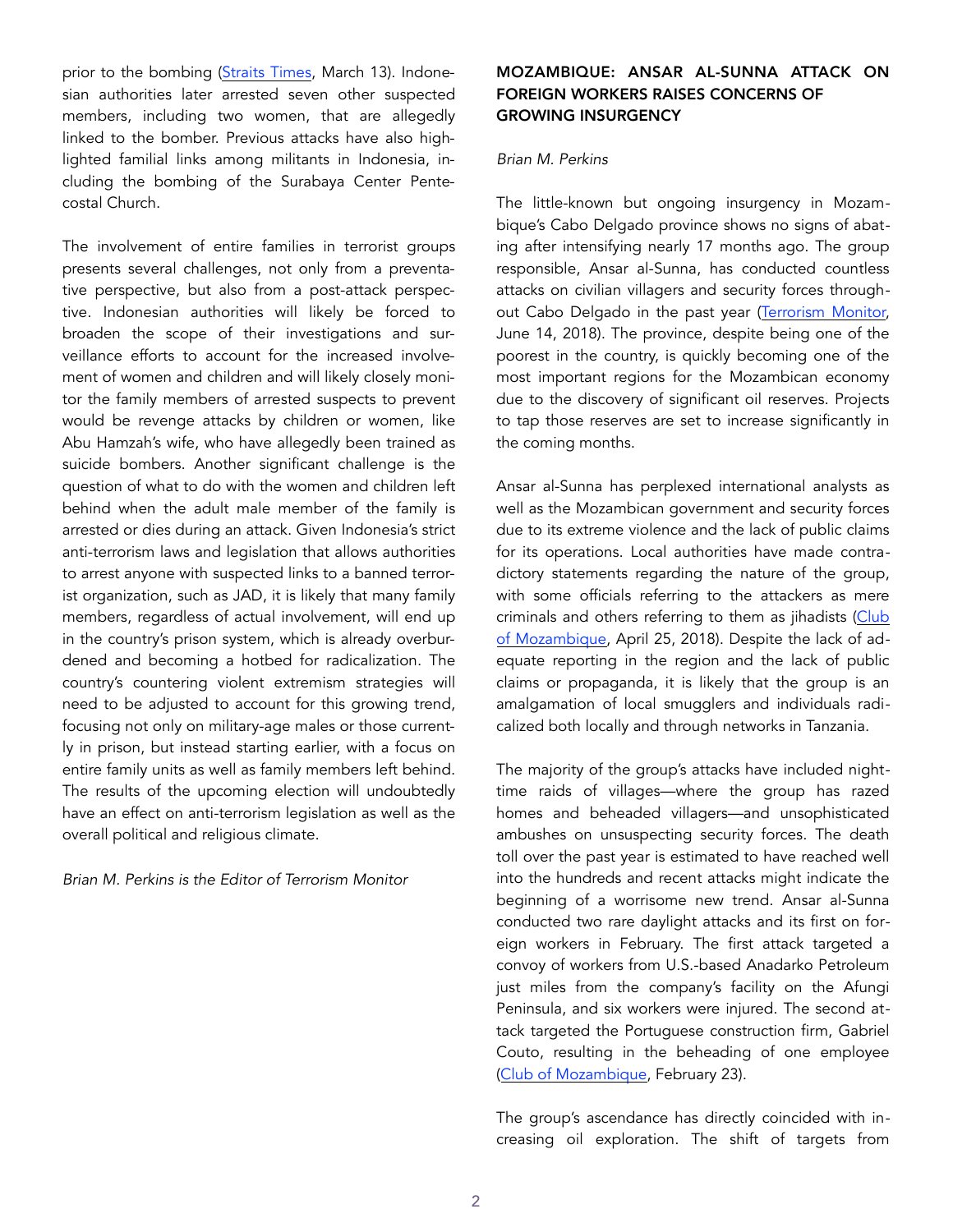Mozambican villagers and security forces to foreign workers, meanwhile, took place shortly after foreign firms began establishing a more significant presence in the region, and just ahead of Anadarko's timeline to make its final decision on its investment on a project to build an onshore LNG processing facility in Cabo Delgado. The Mozambican government has promised to boost security in the region to ensure oil projects remain on schedule, but security forces have already been accused of serious human rights abuses against villagers. An overly heavy-handed approach toward civilians may risk further resistance against the government.

As Mozambique seeks to ramp up foreign investment and oil projects in the region, there is a risk that if not contained quickly, the Ansar al-Sunna insurgency could quickly grow to resemble that of the Movement for the Emancipation of the Niger Delta. This armed militant group wreaked havoc on the government and oil industry in Nigeria. While the insurgency is young, the Mozambican government should take stock of local grievances against the state and work to obtain buy-in from locals through increased involvement in oil projects and much-needed development projects.

*Brian M. Perkins is the Editor of Terrorism Monitor* 

# Peace Talks with Afghan Taliban and its Implications for Pakistan

## *Farhan Zahid*

Negotiations leading toward a peaceful solution for a longstanding politically violent conflict is generally the desire of neighboring nations. In the recent past, several terrorist campaigns have ended after rounds of talks resulting in peaceful solutions in countries such as Algeria, Ireland, Colombia, Peru and others. However, peace talks resulting in lasting negotiated settlements are particularly elusive with Islamist terrorist groups. Islamist terrorist groups are typically absolutist and Manichean in their approach and mostly reluctant to hold peace talks with the states through mediators and at times only do that under conditions suitable to their ideological causes or when facing imminent military defeat.

In the case of the Afghan Taliban, the situation is much more complex. There have been rounds of peace talks with the group over the last 15 years, yielding more or less no results. Long campaigns of political violence detrimentally affect countries in close proximity and such is the case for Afghanistan's eastern neighbor, Pakistan. Whether peace is attained in Afghanistan or not, the results will likely have serious implications for Pakistan.

### Current State of Affairs

Peace talks appear to be faltering and there is no military solution in sight. There are 14,000 U.S. troops (down from 100,000 in 2014) plus an additional 8,000 NATO troops still in Afghanistan. U.S. fatalities stand at around 2,500 with 20,000 injuries during the last 17 years of war, and the cost of war in Afghanistan is estimated to be \$1 trillion [\(Al-Jazeera,](https://www.aljazeera.com/news/2019/02/vows-work-allies-afghanistan-withdrawal-190214145429798.html) February 14). Afghan National Security Forces (ANSF) still appear to be unprepared, ill-trained, and unlikely to defeat the Islamist insurgents in the near future. In 2018, Afghanistan experienced the highest number of casualties in a single year since 2009 ([UNAMA,](https://unama.unmissions.org/civilia) February 24).

The current state of affairs in Afghanistan does not present a rosy picture. The growing Taliban violence has resulted in massive ANSF casualties and the Taliban controls more territory than at any time since 2001, despite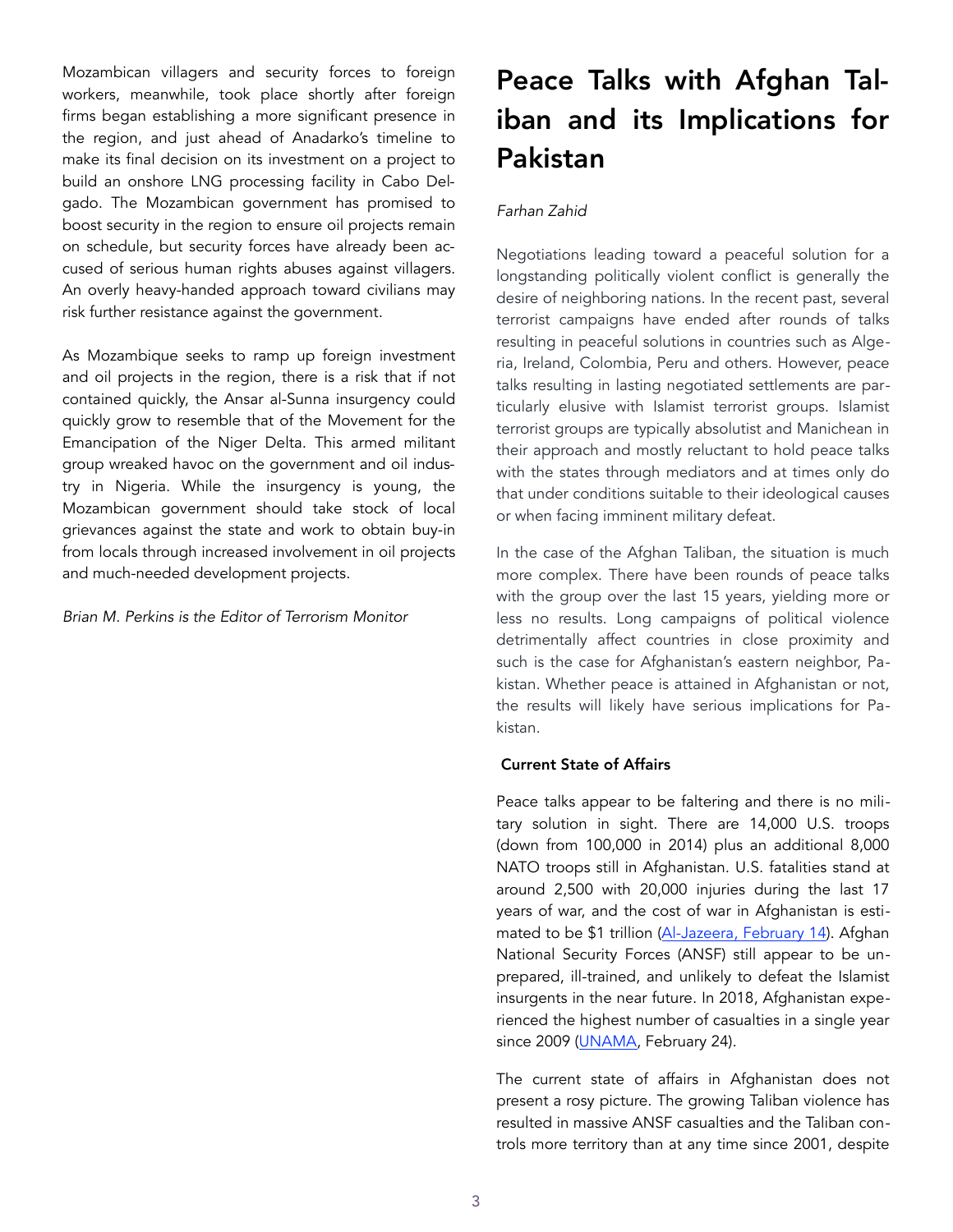Afghan Taliban-U.S. peace talks recently held in Doha, Qatar. President Donald Trump's December 2018 announcement of his desire to withdraw troops indicates a major upcoming change in U.S. foreign policy. For some time, it seemed that peace talks were becoming more viable as enthusiastic efforts were made by Zalmay Khalilzad, a seasoned American diplomat and expert negotiator of Afghan descent. But as of March, no concrete conclusion could be drawn.

#### Implications for Pakistan

Several possible scenarios could be analyzed amid recent peace talks in Afghanistan. Each has significant implications for Pakistan, some positive and some negative.

Despite significant challenges ahead, there is a possibility that peace could be achieved after successful rounds of talks with the Afghan Taliban, resulting in the withdrawal of U.S. and NATO troops from Afghanistan in 2020.

A strong possibility connected to this scenario is the relieving of pressure U.S. forces (through drone strikes and Special Operations) have placed on anti-Pakistan terrorist groups such as Tehreek-e-Taliban Pakistan (TTP) and Islamic State-Khorasan—who are hiding in the eastern provinces of Afghanistan. A number of TTP commanders such as Mullah Fazalullah and others have been killed by U.S. strikes and other operations and, similarly, IS-K's first four Emirs were killed by U.S. forces based in Afghanistan ([Dawn](https://www.dawn.com/news/1415660), June 23, 2018; [NATO,](https://rs.nato.int/news-center/press-releases/2018-press-releases/afghan-and-us-special-operations-decimate-isk-in-northern-afghanistan.aspx) April 15, 2018).

The withdrawal could easily result in the Afghan Taliban, or significant factions of it, breaching the agreement and launching a campaign against the new Afghan regime potentially causing another collapse of the government. Such a scenario would likely lead to the outbreak of civil war, and chaos reminiscent of what happened in 1990 after the withdrawal of Soviet troops following the Geneva accord signed in 1989. For Pakistan, despite its alleged ties to the Afghan Taliban, this would be a worst-case scenario as it would likely spark an increase of violence in neighboring provinces of Pakistan, the exodus of refugees into Pakistan, massacres, human and women rights violations, all while bolstering al-Qaeda and other foreign Islamist terrorists. It is not unreasonable to consider a scenario in which Afghanistan returns to being a base of operations for international terrorism,

including anti-Pakistan groups, as it was before the U.S. invasion in October 2001.

In a less likely scenario, Khalilzad succeeds and there is a peaceful settlement in Afghanistan, the reintegration of the Afghan Taliban into wider society, elections, and a new government, resulting in a cessation of violence and the end of safe havens for foreign terrorist groups in Afghanistan. This is a situation that policymakers in Pakistan would love to capitalize on in order to strengthen its own dilapidated economy and rebuild peace.

The chances of the conflict status quo continuing in Afghanistan are likely and that does not suit neighboring Pakistan's new ambitions. If fighting continues and Afghan Taliban numbers keep rising (currently estimated to be around 50-60,000), the rural areas would eventually fall to Taliban control, leaving behind only urban centers in the Afghan government's hands. This situation would further weaken the Afghan government and facilitate the rise of militias in every corner of Afghanistan, a situation highly unfavorable for Pakistan.

Another issue apart from these scenarios is that that the success or perceived success of the Afghan Taliban would create a sense of victory among Pakistani Islamist groups, which would be a morale-boost for Islamist terrorist groups operating in Pakistan. Most of the Pakistani Islamist terrorist groups consider the Afghan Taliban to be a role model regime and would likely adopt similar tactics in the event of the Taliban's success.

### **Conclusion**

The Afghan Taliban are Islamist by virtue of their adherence to the ultra-orthodox Deobandi sect of Islam and are known for their stubborn and inflexible attitudes. They also remain close to al-Qaeda and have never condemned its violence. Hence, it would be much harder for mediators to adjust to their hardline approaches and somehow manage to drive them towards a fulsome, peaceful solution.

In its current state of economic turmoil, Pakistan would benefit from the foreign investments that peace in Afghanistan would encourage. An unstable Afghanistan would further damage Pakistan's repute. This is perhaps one reason Pakistani policymakers are surprisingly keen to play their part in bringing the Afghan Taliban to peace talks and finding a possible solution for ending this long war. Pakistan needs to play its role for its own sake and efforts must continue for a negotiated settle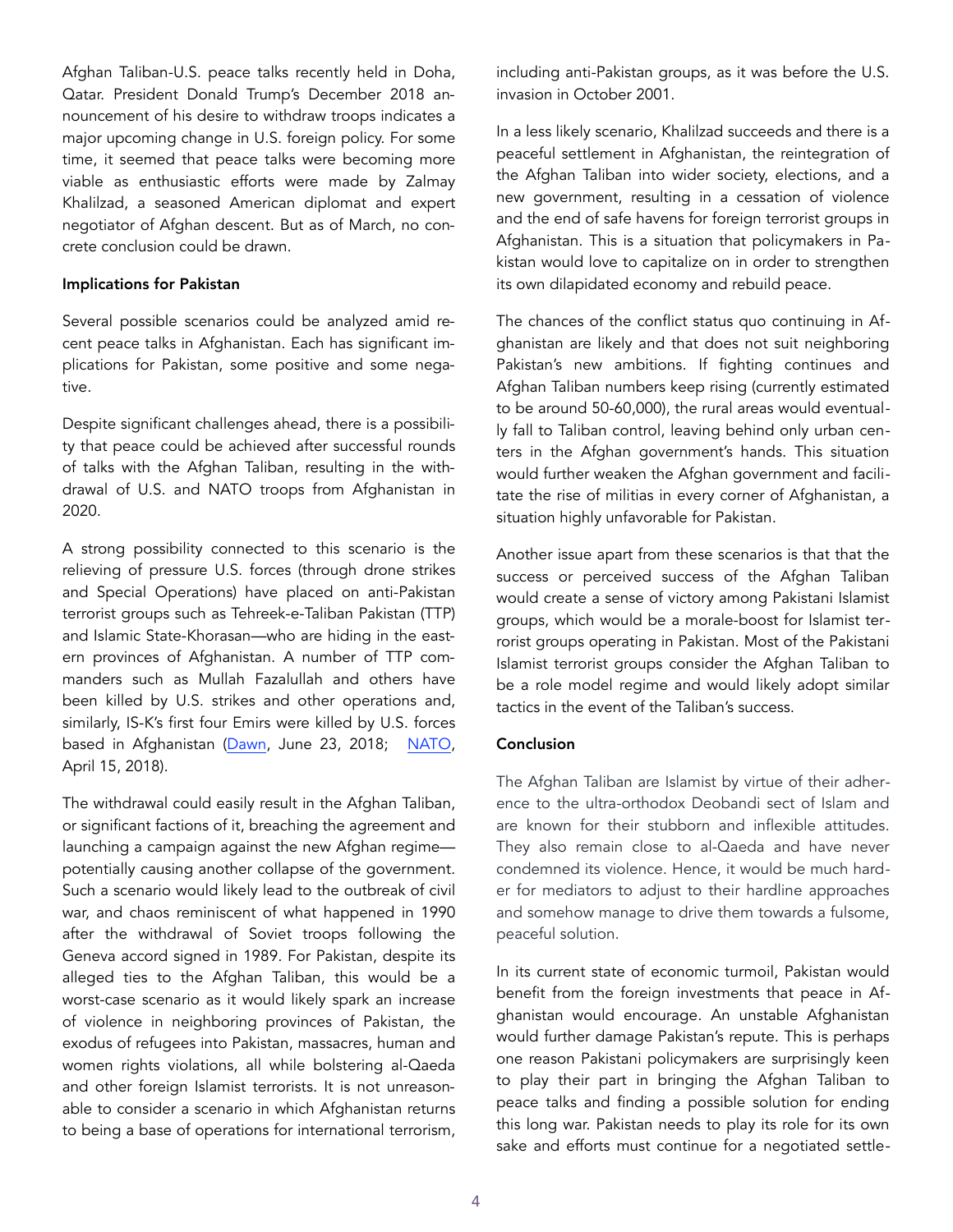ment in Afghanistan, though that is not in sight at the moment.

*Farhan Zahid has done his Ph.D. in Counter Terrorism (Topic: Al-Qaeda-linked Islamist violent Non-State Actors in Pakistan and their relationship with Islamist Parties) from Vrije University Brussels, Belgium. He writes on counter-terrorism, al-Qaeda, Pakistani al-Qaeda-linked groups, Islamist violent non-state actors in Pakistan, militant landscapes in Pakistan and the Afghan Taliban.* 

# Continued Fighting Between Islamic State and AQAP Complicates Security in al-Bayda

### *Brian M. Perkins*

The United States has declared the fall of the Islamic State's (IS) physical caliphate in Syria, but the group has found fertile ground outside of Syria and Iraq. The group has fared particularly well in some locations and struggled to expand in others, but even in some of the locations that have proved difficult for expansion, the group has managed to persist. This has notably been the case in Yemen, where the group initially burst onto the jihadist scene, before eventually fizzling out to a core group based in Yemen's al-Bayda governorate.

While the IS branch in Yemen (IS-Y) has faced significant challenges in maintaining expansive operations across the country, it has proved rather resilient in al-Bayda and continues to pose a threat to the country's internal security. IS' persistence creates a complicated and challenging dynamic in Yemen. First, and most obviously, its mere existence presents another jihadist group for local and international actors to confront. Second, its operations have already, and will likely continue to, have a multifaceted effect on al-Qaeda in the Arabian Peninsula (AQAP).

The war in Yemen initially proved to be a boon for AQAP as the group's ranks swelled and its territorial control expanded, but the past two years have seen significant territorial reversals. One of the most active AQAP groups is currently based in al-Bayda, the same area as the most active group of IS-Y ([Terrorism Monitor,](https://james) September 21, 2018). It is no coincidence that the two have found freedom of movement in al-Bayda, as the governorate has historically been a base of operations for AQAP. The area is currently one of the less active fronts between the Houthis and anti-Houthi forces and is not as closely controlled by UAE-backed security forces.

Over the past year, IS-Y and AQAP's operations have mostly consisted of tit-for-tat attacks against one another in the Qayfa region of al-Bayda. The focus of the two group's propaganda output has similarly followed this trend, with each group claiming successful attacks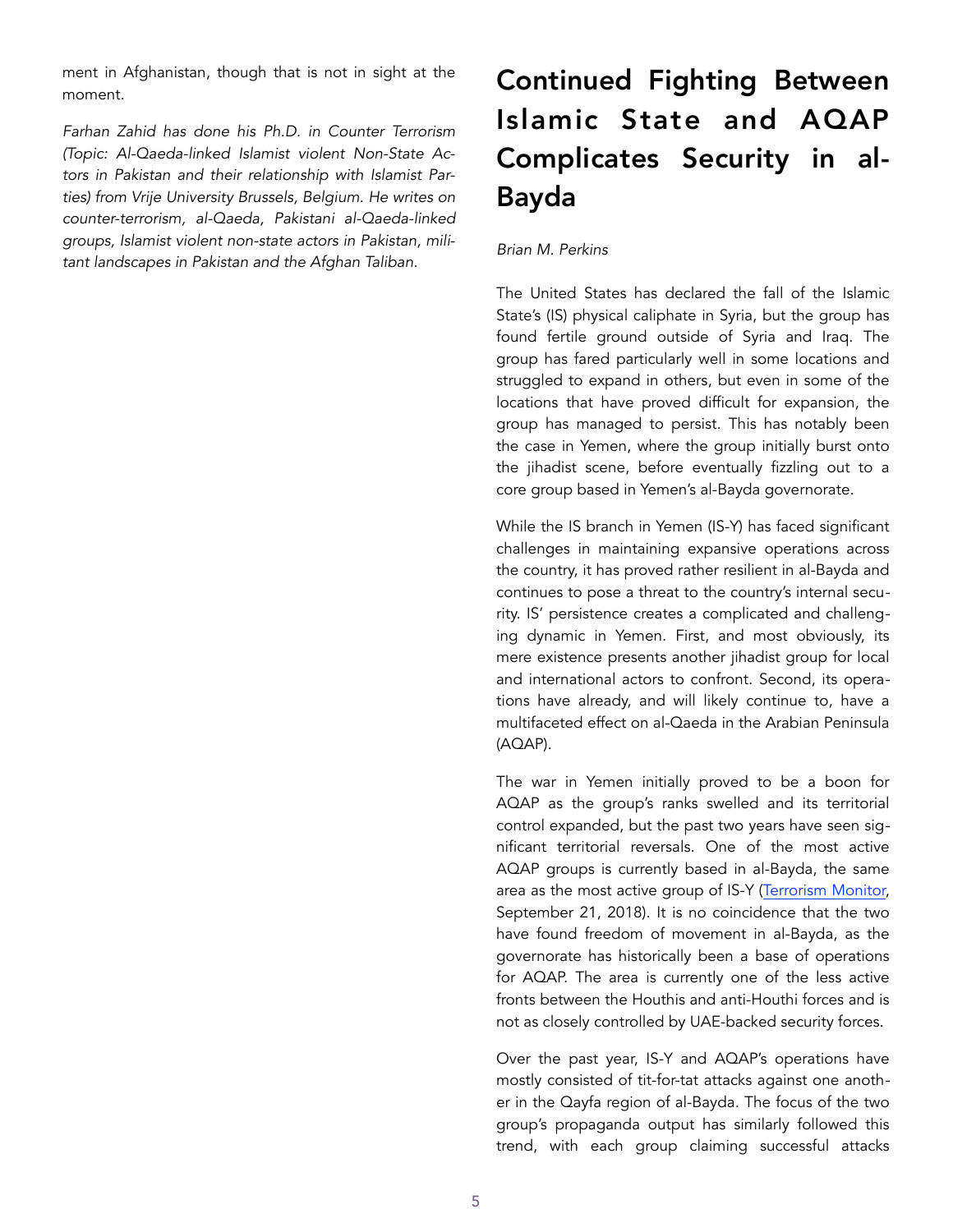against the other and trying to seize the moral high ground in the eyes of locals. Meanwhile, attacks on Houthi forces and civilian targets have waned as the two have become embroiled in their own fight.

On the surface, it is easy for analysts to view a scenario in which two jihadist groups are focused primarily on defeating one another as a positive, but the situation on the ground and the long-term implications are becoming far more nuanced as the fight continues. At present, it appears unlikely that either group will defeat the other any time soon, but what is clear is that the skirmishes between the two have disrupted local lives and are forcing some to choose between the two. Both groups have ramped up recruitment efforts and propaganda over the past year. Most notably, IS-Y released a nearly 30-minute video on April 1 calling for Muslims to join the group and "disturb the lives of disbelievers" [\(Jihadology,](https://jihadology.net/2019/04/01/new-video-message-from-the-islamic-state-you-adhere-heavily-to-the-earth-wilayat-al-yaman-al-bay%E1%B8%8Da/) April 1) Meanwhile, local groups aligned with the tribes in Qayfa have allegedly aligned with AQAP to hunt down and confront IS-Y fighters and leaders after the group destroyed a local well and other agricultural resources ([Jihadology,](https://jiha) March 28).

The attack on tribal resources is a significant development as IS-Y's lack of sensitivity to local contexts, including its often-brutal tactics, are partially to blame for its relative dissolution in other areas of Yemen. If the group continues such attacks, it might quickly find itself more at odds with locals and an AQAP increasingly bolstered by local partners. This scenario would not necessarily result in the defeat of the group in al-Bayda, but instead could push the group to other corners of Yemen, once again allowing AQAP to be the preeminent group there and facilitating its return to typical targeting patterns and activities. Meanwhile, IS-Y would continue to pose a threat to Yemen's internal security.

While it is positive that the two sides are not striking government or civilian targets as frequently as in the past, neither side is likely to defeat one another in the near to medium term. In fact, the two groups have seemingly not been significantly degraded in this area and could both see short- or longer-term gains as they compete for local support or acquiescence. Conversely, the decline of one group would likely mean the strengthening of the other. It is unclear if IS-Y's call for recruits to travel to Yemen will be successful, but it does indicate it is actively seeking to not only draw in locals but is also attempting to appeal more broadly to those outside of Yemen, a tactic less commonly employed by AQAP. IS-Y's targeting of vital tribal resources has already led some groups closer to AQAP. While many tribes will only align with the terrorist group against a common enemy, time spent fighting for a common goal often results in some individuals more formally joining AQAP or the formation of a deeper understanding between formal AQAP members and locals.

*Brian M. Perkins is the Editor of Terrorism Monitor*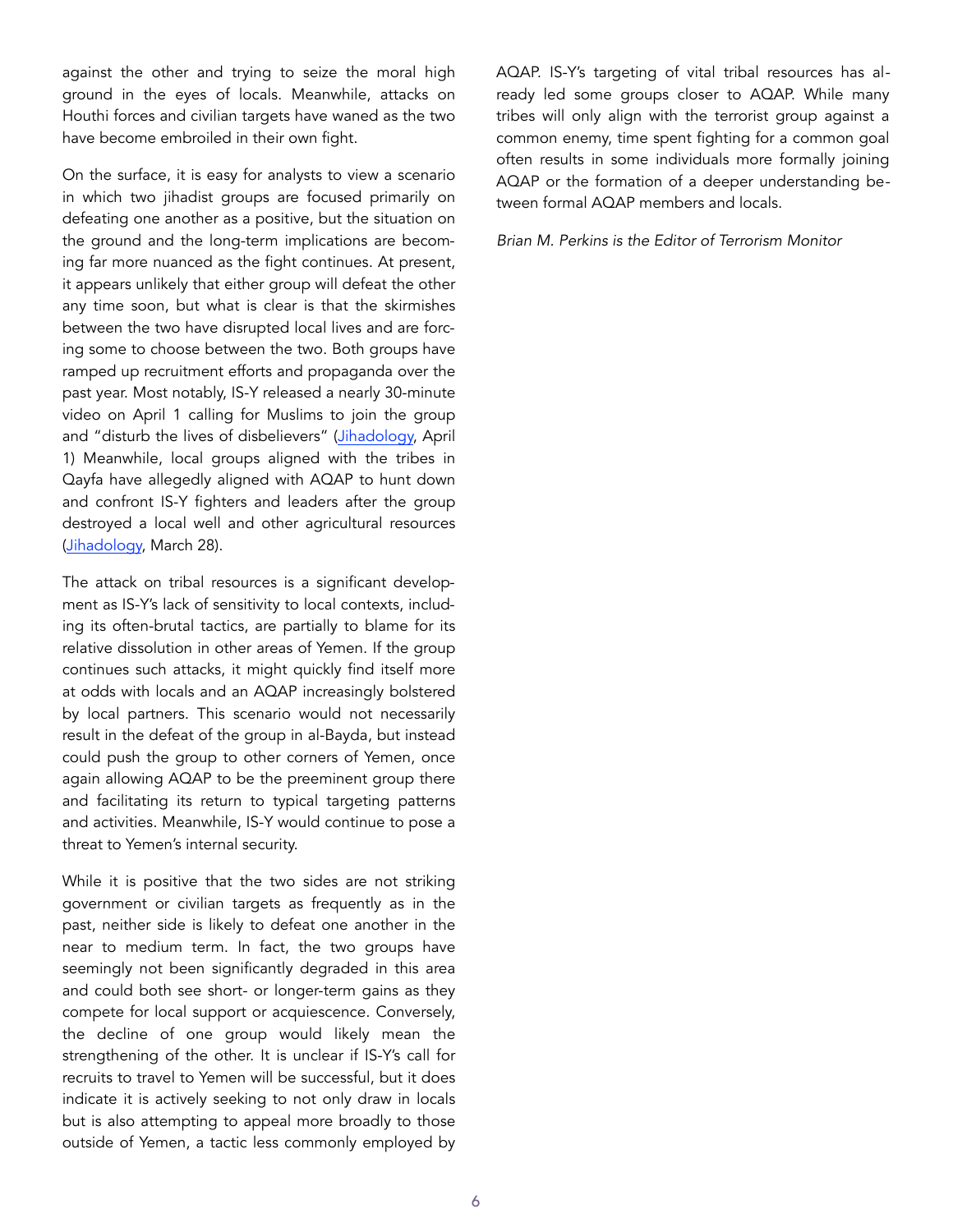# The Shifting Strategic Context in Libya and the 'Haftar Dilemma'

*Dario Cristiani* 

### **Introduction**

On January 13, the Libyan National Army (LNA), led by General Khalifa Haftar, made its way through southern Libya, entering Sabha and consolidating its position in the Fezzan region. As a result, Haftar also seized control of Libya's biggest oil field, Sharara. Now controlling the fields and terminals of the entire Sirte Basin, the socalled Libyan oil crescent, Haftar's grip on Sharara has further boosted his power. In late February, the Head of the Presidential Council of the UN-backed Government of National Accord (GNA), Fayez al-Sarraj, met with Haftar in the UAE—under the auspices of the Special Representative of the UN Secretary-General and Head of Mission of the UN Support Mission in Libya (UNSMIL), Ghassan Salamé—both agreeing on the necessity to end the transition through general elections, safeguard-ing stability, and unifying the country's institutions ([Je](https://www.jeuneafrique.com/742905/politique/libye-les-enjeux-derriere-laccord-dabou-dhabi-entre-fayez-al-sarraj-et-khalifa-haftar/)[une Afrique](https://www.jeuneafrique.com/742905/politique/libye-les-enjeux-derriere-laccord-dabou-dhabi-entre-fayez-al-sarraj-et-khalifa-haftar/), February 28). In mid-March, Salamé announced the UN-backed National Conference would take place in the city of Ghadames on April 14-16 ([The](https://www.libyaobserver.ly/inbrief/mayor-ghadames-ghadames-ready-holding-national-co)  [Libya Observer,](https://www.libyaobserver.ly/inbrief/mayor-ghadames-ghadames-ready-holding-national-co) April 2). This conference will take place in a shifting political environment, as these developments have changed the strategic context in Libya. Haftar's position has visibly strengthened, and the launch of a military offensive in western Libya on the night of April 3 is a result of this shift. On April 4, LNA spokesperson General Ahmed al-Mesmari announced that LNA forces entered the city of Gharyan and were "happily welcomed by the people" ([Twitter.com/lnaspox,](https://twitter) April 4). A few hours before, Masmari announced that the LNA was ready to start a military offensive to "cleanse the west" eliminating "terrorists and mercenaries" [\(Jeune Afrique,](https://www.jeun) April 4). Local sources denied some of these accounts, stating that LNA forces were a few kilometers away but then, speaking to Reuters, the commander in charge of the LNA operation, Abdelsalam al-Hassi, said that LNA troops seized "control of Gharyan" as he was allegedly speaking driving through the town [\(Reuters,](https://www.reuters.com/article/us-libya-security/east) April 4; Al [Ra'ed Media Network](https://www.arraedlg.net/2019/04/04/%25D8%25B9%25D9%2585%25D9%258A%25D8%25AF-%25D8%25BA%25D8%25B1%25D9%258A%25D8%25A7%25D9%2586-%25D9%2582%25D9%2588%25D8%25A7%25D8%25AA-%25D8%25AD%25D9%2581%25D8%25AA%25D8%25B1-%25), April 4). This military operation is a further bid from Haftar to have his greater political centrality and his dominance over Libya formally recognized.

However, this dynamic will not be smooth and will trigger resistance from several actors across Libya, deepening further conflict and volatility. Astonishingly, this military escalation started as the Secretary General of the UN, António Guterres, is in Libya. Guterres has expressed his concern by the military movement taking place in Libya, highlighting the increasing risks of confrontation while reiterating the UN position that "there is no military solution" to the Libyan conflict [\(Twitter.com/](https://twitter.com/antonioguterres/status/1113703749355225088) [antonioguterres,](https://twitter.com/antonioguterres/status/1113703749355225088) April 4). In the wake of these developments, Al-Sarraj's remarks at the Arab League Summit held in Tunis are telling. On March 31, 2019, the Head of the Presidential Council said that his government will always work for a peaceful settlement in Libya and "won't allow the return of a totalitarian or military rule in the county" ([The Libya Observer,](https://www.libyaobserver.ly/news/al-sarraj-) March 31).

#### Haftar's Southern Bid

Haftar's consolidation in the south has changed the Libyan strategic environment and will bear a number of consequences for the entire political landscape and the balance of power in the Tripolitania region. Haftar's bid to strengthen his position in the south is not new. Already in 2017, it was clear that Haftar perceived the consolidation of his presence in the south as an essential condition to reach Tripoli. The Brak al-Shatti massacre of May 2017 halted this dynamic, representing a severe setback and forcing the LNA troops to withdraw to the east. This goal was not abandoned, but merely postponed. Over the past two years, the security situation in the south did not improve, and the GNA did very little to strengthen its position there. The return of Haftar in the south was much more successful this time as the military strategy was supported by the local population. The LNA provided various services and goods to the local population, who, feeling abandoned by the GNA, decided to side with Haftar.

The apparent military weakness and lack of action by the GNA was not the only variable in making Haftar's moves possible. The significant external support he continues to enjoy was also a major factor. In the Libyan battlefield, a remarkable rhetorical contradiction exists between the narratives and the actions of the plethora of sub-state actors involved in the conflict(s) across the country. While everyone rejects foreign influence on paper, routinely accusing enemies of representing outside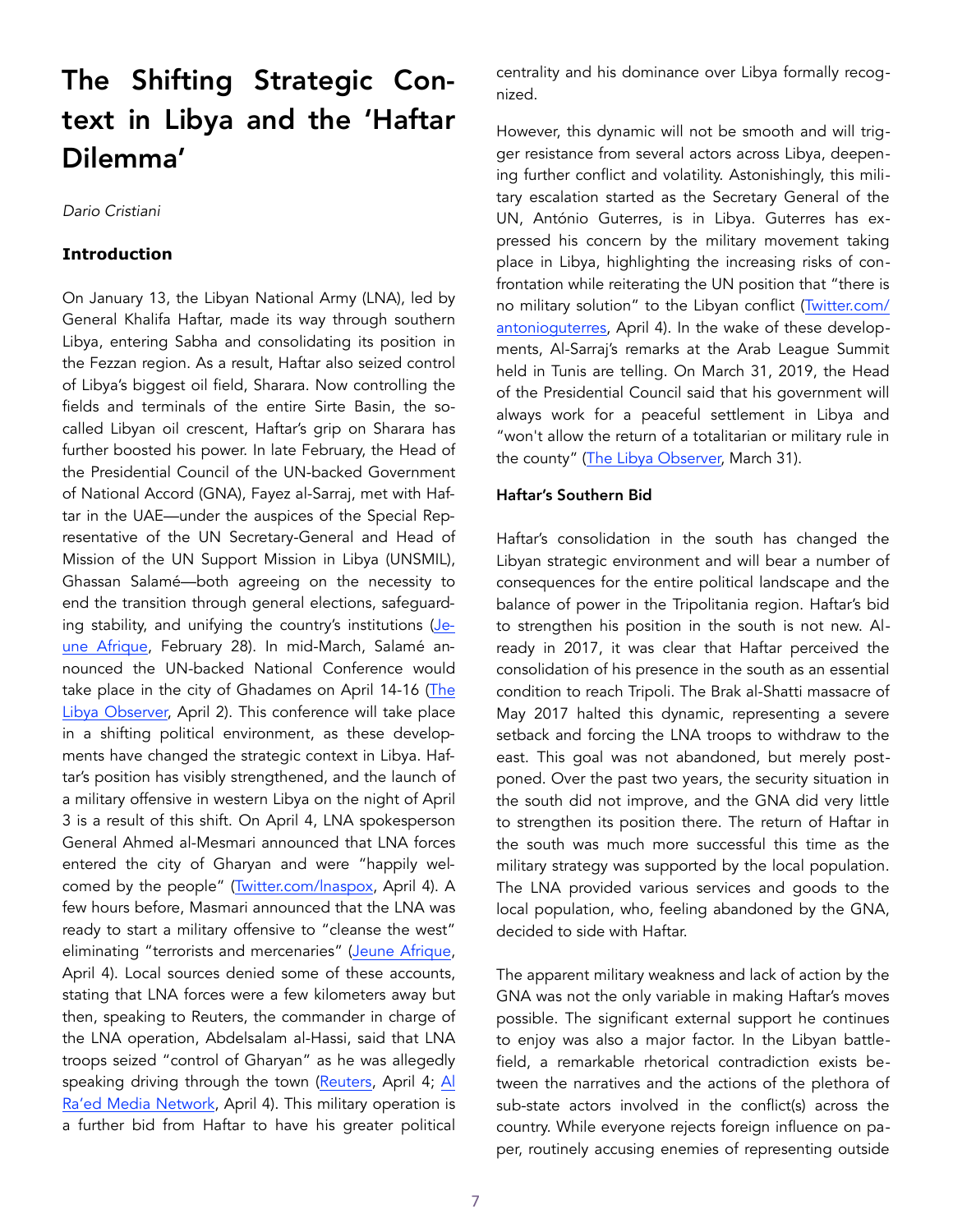interests, in reality, access to external financial and military support remains a crucial element for all the Libyan actors. In several cases, external support remains an intervening factor in determining a shift in political and military balances.

Haftar's recent gains in the south are no exception, as they were the consequence of robust support from some of his historical supporters—the UAE, France, Egypt, Saudi Arabia and Russia. For instance, Haftar's advance was facilitated by French military operations targeting Tebu forces and Chadian rebels located in southern Libya [\(Alwihda Info](https://www.alwihdainfo.com/La-rebellion-tchadienne-preoccupee-par-la-situation-securitaire-deletere-en-Libye_a70361.html), February 3; Orient XXI, March 13). To add to this picture, external countries such as Italy and Algeria were wary of, or at least, at odds with Haftar having moderated their positions. Steady military support and a more favorable diplomatic contest strengthened the general's confidence, facilitating his takeover in the south.

## The Haftar Dilemma and the (Almost) Inevitable Outcome: More Conflict

The southern consolidation, consistent support from his traditional allies, and increasing acceptance of his centrality by some of his former external foes should be translated into a political formula that would recognize these gains. However—and this is one of the many paradoxes of the Libyan strategic context of the past years—Haftar's benefits have not always translated into greater political recognition and tangible influence. In some cases, his ambitions have been frustrated. Not even the complete control over the so-called oil crescent—the crucial Sirte basin—gave him the capacity to dominate the system. To do so, Haftar needs to strengthen his presence in Tripoli and the surrounding areas, which will prove to be particularly difficult. In the current Libyan balance of power, any attempt to formally recognize Haftar's greater centrality would trigger resistance from a widespread and diversified coalition of actors, mostly based in the west of the country. Their interests might not necessarily converge—they are often strategically divergent—but all of them are, for one reason or another, wary of Haftar potentially dominating the system. This recognition would inevitably lead to an exacerbation of the conflict.

However, it is likely that the same outcome would occur if Haftar's centrality is not recognized through a formal political agreement. In this case, it would be Haftar pushing a full-fleged military solution in order to have this centrality finally recognized in Tripoli. Against this backdrop, it is important to highlight a crucial element a military operation led by Haftar in western Libya neither means that his LNA would enter Tripoli smoothly and quickly, nor does it imply that the LNA has the resources and capacity to actually carry out such an operation to the scale needed to achieve quick success. There are several diplomatic, logistic, and military impediments to an army takeover of western Libya. The events of the past few years have shown that the capabilities of the LNA's military force must always be put in context. Also, in those areas where the LNA enjoyed an unmatched dominance, it still needed years to eradicate local enemies, for instance in Benghazi and Derna. LNA military capacities remain significantly dependent on external support, as demonstrated on several occasions, for example when the LNA temporarily lost control of oil terminals in the Sirte Basin.

In western Libya, where LNA troops have an even weaker territorial knowledge, control of supply lines, and local proxies, a military offensive without massive external support would be challenging. Yet, this future military support would be politically unfeasible. In the east and the south, Haftar could claim that he was going after Islamists, terrorists, and mercenaries. In the West, despite LNA sources using the same rhetoric to justify their actions in Gharyan, a military operation would inevitably be perceived as being a direct action against the GNA and al-Sarraj. Despite his apparent weakness, al-Sarraj also remains formally supported by those same external actors who are backing Haftar. As such, external military support for Haftar, while it is unlikely to cease in general, cannot be particularly significant or too visible in this specific context, unless the al-Sarraj government collapses on its own and groups perceived as a more extensive regional threat—for instance, the Islamic State (IS) or al-Qaeda elements—boost their presence in western Libya. That being said, Haftar's strengthening position also gives him greater leverage with his external partners, and this might reduce their capacity of influencing his choices.

For Haftar, moving into western Libya would inevitably mean loosening its grasp on the east and the south as the LNA might not have the human and logistical resources to guarantee the same levels of control. This would be a typical case of overstretching and will likely push some of the forces defeated or marginalized in the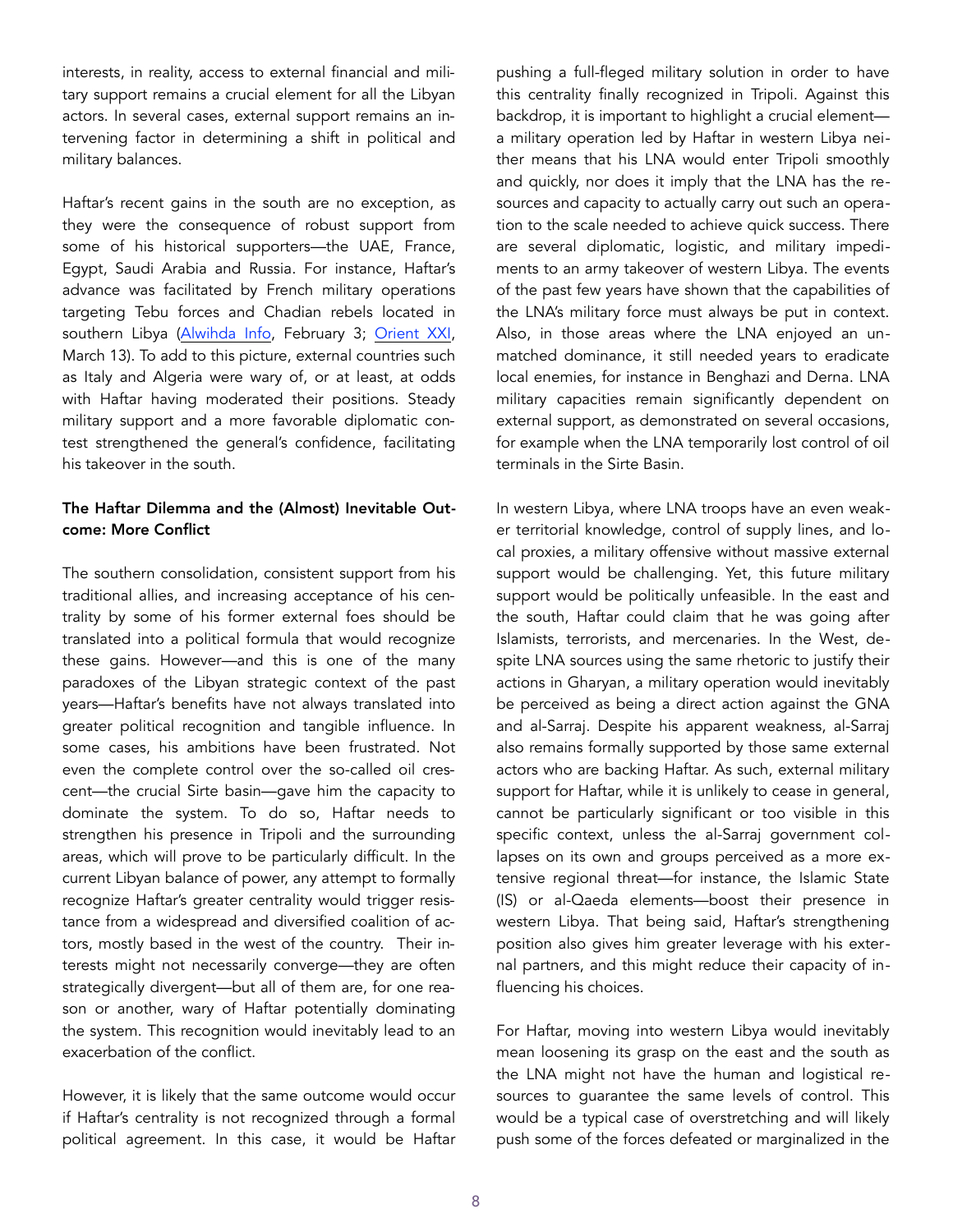east and the south to reorganize, particularly if the situation in the west deteriorates. They could result in attacks on LNA troops in the south and the east, opening new fronts, thus helping anti-Haftar groups in the west, who could later claim territorial control, material benefits, and political recognition if their role proved to be essential in undermining Haftar's ambitions.

## The Haftar Temptation and the Shifting Alliances in the West

The military threat remains a negotiating card for Haftar, and the Gharyan attack must be seen in this context. Observing his rise since 2014, he has often been able to go beyond what many observers and Libyans believed he could achieve. From this perspective, while objective conditions make a full military operation in western Libya complicated, this cannot be entirely excluded and the events in Gharyan suggest that this process is already well in the making. Haftar wants to show that, despite the obvious impediments, he still has the capacity of launching a military operation. The timing, from this point of view, is very relevant. He does so as the National Conference is approaching. This should intimidate internal enemies and external powers and make all these actors more willing to recognize Haftar's dominance formally.

Haftar's strengthening position in the south and the looming threat of a military operation in the west could trigger a further development—a potential shift in alliances in Tripoli and in the broader Tripolitania region. Against this backdrop, Haftar can represent a tempting option for a number of groups, either for those willing to challenge the current order in Tripoli and surrounding areas or those who want to consolidate power and control, and preserve their material and financial interests, perceiving an alignment with Haftar as the best way to do so. As for the latter, this might be the case for groups such as the Tripoli Revolutionaries Brigade (TRB) of Haitem al-Tajouri (See [MLM](https://jamestown.org/program/pragmatism-business-flexibility-a-profile-of-tripoli-revolutionaries-brigade-leader-haithem-al-tajouri/), December 10, 2018). In December 2018, the major militias operating in Tripoli the TRB, the Nawasi Brigade (Qaddur family), the Rada-Special Deterrence Forces (led by Abdel Rauf Kara) and the Abu Salim Central Security (led by Abdul-Ghani 'Ghneiwa' Al-Kikli) merged into a unitary structure denominated by Tripoli Protection Forces (TPF) (Libya [Herald,](https://www.libyaherald.com/2018/12/18/tripoli-militias-announce-unification-into-new-tripoli-protection-force/) December 18, 2018). However, this merger does not imply that these four groups have also amalgamated their views. More than an alliance, the Tripoli militia bloc

is a coalition of mostly material interests linked to actual territorial control, and their political and ideological views remain different. For instance, unlike the Nawasi and Rada militias, al-Tajouri is not fiercely anti-Haftar. In the past, rumors surfaced of him getting closer to Haftar. Al-Tajouri is also the least ideological, most pragmatic, and business-focused among the Tripoli militia leaders. He has demonstrated his willingness to shift alliances if it serves the consolidation of his interests, as he did when he started supporting al-Sarraj after weeks of hesitation ([Il Foglio {Rome},](https://www.ilfoglio.it/esteri/2017/02/10/news/libia-italia-negozia-per-salvare-il-premier-serraj--119638/) February 10, 2017). Additionally, he seems to be the closest of Tripoli's militia leaders to the UAE, Haftar's most crucial external sponsor (Akhbar [Libya 24 {Benghazi},](https://akhbarlibya24.net/archives/142111/) October 20, 2018).

The recent rumors concerning talks between Haftar and the Seventh Brigade from Tarhouna points at another possible development [\(Middle East Eye,](https://www.middleeasteye.net/news/hoping-peace-preparing-war-libya-brink-tripoli-showdown) March 31). Also known as the Kanyat or the Kani Brigade, led by the al-Kani family, the eldest of the four brothers, Mohammed al-Kani, is the Seventh Brigade's formal leader (see [MLM,](https://jamestown.org/program/al-tajouri-al-kani-badi-and-trabelsi-the-militia-leaders-fighting-for-tripoli/) October 4, 2018). Despite being formally associated with the GNA since 2017, the Seventh Brigade was one of the militias marginalized following the consolidation of Tripoli by four militias over the past two years. Kanyat clashes with TRB and Nawasi forces, justifying its action as being driven by the ambition of freeing Tripoli and its people from gangs looting public money [\(Al-](https://english.alarabiya.net/en/features/2018/09/03/List-of-the-Libyan-militias-fighting-in-Tripoli-s-deadly-clashes.html)[Arabiya,](https://english.alarabiya.net/en/features/2018/09/03/List-of-the-Libyan-militias-fighting-in-Tripoli-s-deadly-clashes.html) September 3, 2018).

Against this backdrop, Misratan forces will also play a crucial role. While Misrata, as a town, was a more or less coherent force during the initial outbreak of the Libyan revolution in 2011, over the past years its groups have significantly diversified. Crucial elements of the GNA, such as the Interior Minister Fathi Bashaga and the al-Sarraj's deputy, Ahmed Maitig, are from Misrata. Other Misratan forces, such as those linked to Salah Badi and Khalifa Ghwell, never made a mystery of their aversion for Sarraj, the GNA and the Tripoli militias that lodged them out of the capital but also remain sternly anti-Haftar. As such, an eventual consolidation of Haftar in the west—either through diplomatic means or, less likely, through a direct military engagement—might even trigger unexpected, tactical alliances between a number of very different actors who all fear Haftar's rise for one reason or another.

Against this backdrop, it is important to underline how, in Libya, there is a psychological factor that informs the